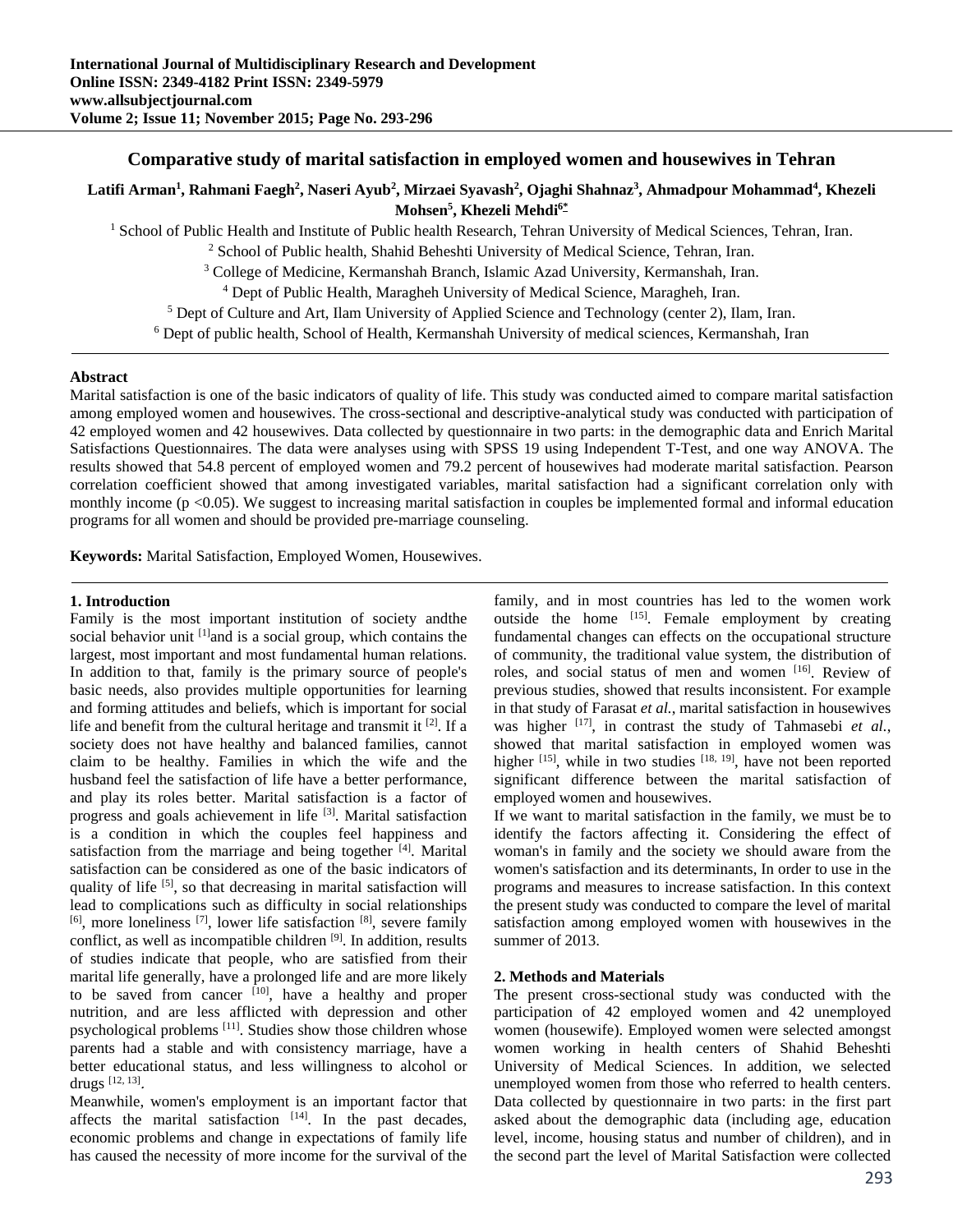using Enrich Marital Satisfactions Questionnaires. This questionnaire contains 42 questions with five Likert scale ranged from 1(strongly agree) to 5 (strongly disagree). Scoring to some questions is negative. On this scale, the lowest score is 47 and the highest score is 235, and those with scores under 150, have a degree of marital dissatisfaction  $[17]$ . Soleymanian translated the mentioned questionnaire to the Persian and its reliability is calculated 95% <sup>[20]</sup>. Rasooli also has reported the test-retest reliability coefficient equal to 92% for questionnaire with one-week interval  $[21]$ . After explaining the purpose of research and ensuring women from the confidentiality of information, informed consent form was obtained from participants and then they completed questionnaires about 20 minutes. Data were analyzed by SPSS version 19 using appropriate statistical tests including t-test, and one way ANOVA at 95% significant level.

## **3. Results**

The mean age of the employed and housewives was  $36.5 \pm 9.91$ and  $38.9\pm7.09$  years, respectively. 95.5% (n = 40) of employed women had diploma or higher degree, while  $55\%$  (n = 22) of

housewives had diploma. Distribution of subjects in both groups in terms of demographic variables is presented in Table 1.

Based on the findings, marital satisfaction of 54.8% (n=23) of employed women and 79.2% (n=32) of the housewives were relatively moderate. The mean and standard deviation of marital satisfaction among employed women and housewives was of  $156.1 \pm 35/1$  and  $145/2 \pm 29.3$  respectively; In this regard, there was no significant difference between the two groups (p=0.128).Frequency distribution of the samples in terms of marital satisfaction is presented in Table 2.

Also in examining the relationship between demographic variables and level of marital satisfaction, Pearson correlation coefficient showed that among the studied variables including age, education level, employment status, number of children, monthly income (self and spouse), home ownership status, and age difference between spouses; only between marital satisfaction with monthly income (self and spouse) was observed a significant correlation ( $p < 0.05$ ). More detailed information is given in Table 3.

|                                |                    | <b>Study groups</b>   |          |                   |         |         |  |
|--------------------------------|--------------------|-----------------------|----------|-------------------|---------|---------|--|
| <b>Variables</b>               | Variables subgroup | <b>Employed women</b> |          | <b>Housewives</b> |         | p-value |  |
|                                |                    | number                | percent  | number            | percent |         |  |
| Education                      | Sub diploma        | $\Omega$              | $\Omega$ | 9                 | 22.5    | < 0.001 |  |
|                                | Diploma            | $\overline{2}$        | 4.8      | 22                | 55      |         |  |
|                                | Academic           | 40                    | 95.2     | 9                 | 22.5    |         |  |
| Number of Children             | No children        | 9                     | 21.4     | $\overline{4}$    | 9.5     |         |  |
|                                | One children       | 14                    | 33.3     | 11                | 26.2    | 0.195   |  |
|                                | Two children       | 17                    | 40.5     | 21                | 50      |         |  |
|                                | Three & further    | 2                     | 4.8      | 6                 | 14.3    |         |  |
| Monthly income                 | $<$ 100 USD        | $\overline{c}$        | 4.8      | 8                 | 20      |         |  |
|                                | 100-150 USD        | 7                     | 16.7     | 6                 | 15      | 0.19    |  |
|                                | 150-200 USD        | 6                     | 14.3     | 11                | 27.5    |         |  |
|                                | $>200$ USD         | 27                    | 64.3     | 15                | 37.5    |         |  |
| Housing status                 | Rental             | 12                    | 28.6     | 27                | 64.3    | < 0.001 |  |
|                                | Private            | 30                    | 71.4     | 15                | 35.7    |         |  |
| Age difference between spouses | Same age           | 6                     | 14.3     | $\overline{4}$    | 9.5     |         |  |
|                                | 1-3 years          | 16                    | 38.1     | 14                | 33.3    |         |  |
|                                | 3-5 years          | 10                    | 23.8     | 6                 | 14.3    | 0.421   |  |
|                                | 5-7 years          | 5                     | 11.9     | 10                | 23.8    |         |  |
|                                | $>7$ year          | 5                     | 11.9     | 8                 | 19      |         |  |

**Table 1:** Distribution of subjects based on demographic variables

**Table 2:** Frequency distribution of the samples in terms of marital satisfaction

|                              | <b>Study groups</b>                        |         |        |         |        |         |          |
|------------------------------|--------------------------------------------|---------|--------|---------|--------|---------|----------|
|                              | <b>Housewives</b><br><b>Employed women</b> |         |        | total   |        | p-value |          |
| <b>Satisfaction Category</b> | number                                     | percent | number | percent | number | percent |          |
| Severe dissatisfaction       |                                            | 2.4     |        | 2.4     | 2      | 2.4     |          |
| Moderate dissatisfaction     | 3                                          | 7.1     | 4      | 9.5     | ┑      | 8.3     |          |
| Moderate satisfaction        | 23                                         | 54.8    | 32     | 79.2    | 55     | 65.5    |          |
| High satisfaction            | 12                                         | 28.6    | 3      | 7.1     | 15     | 17.9    | p > 0.05 |
| Extra satisfaction           | 3                                          | 7.1     | 2      | 4.8     |        | 6       |          |
| Total                        | 42                                         | 100     | 42     | 100     | 84     | 100     |          |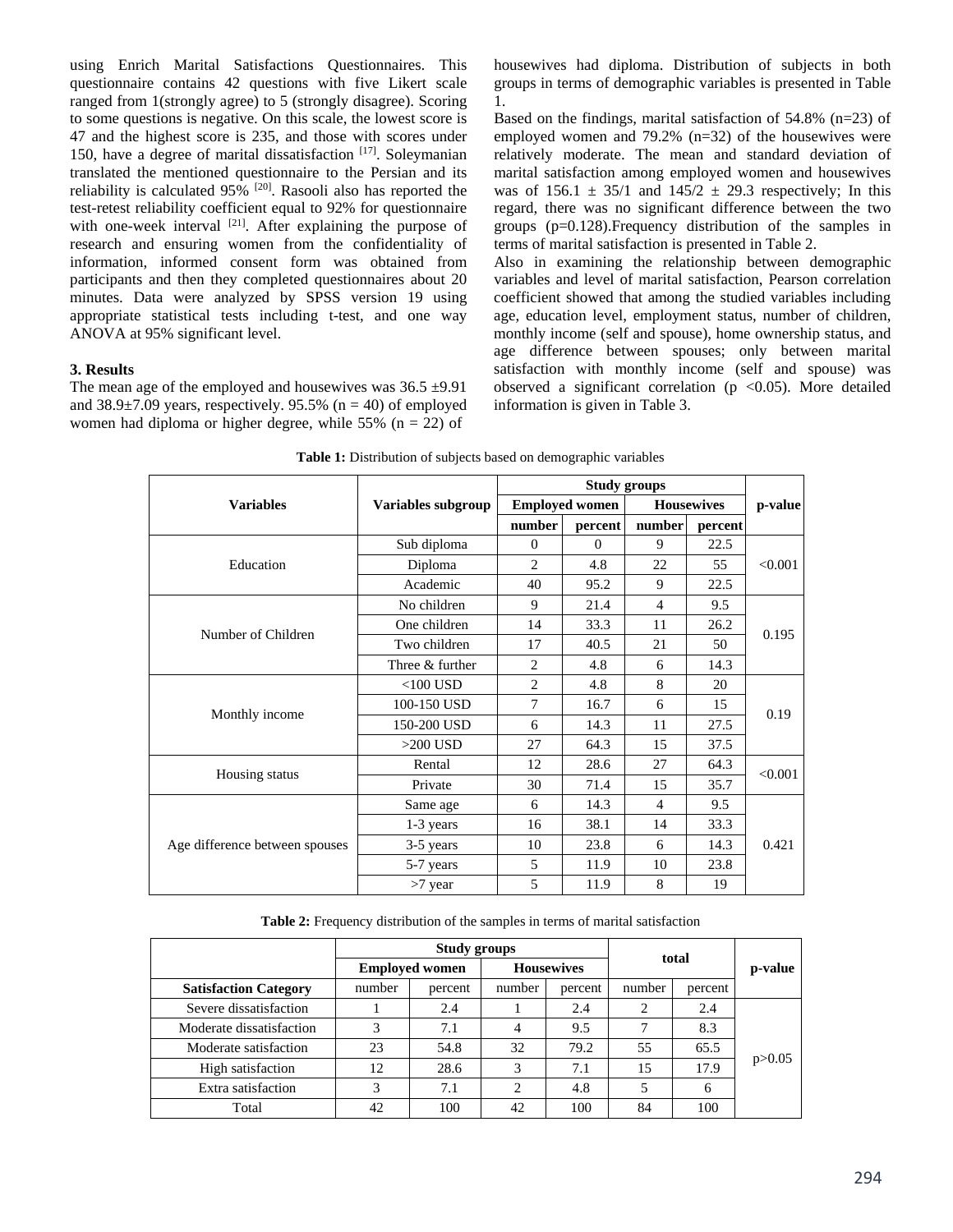| <b>Variables</b>       | <b>Pearson correlation</b> | p-value  |
|------------------------|----------------------------|----------|
| Age                    | 0.016                      | 0.885    |
| <b>Education</b> level | 0.182                      | 0.102    |
| Job status             | $-0.167$                   | 0.128    |
| Number of children     | $-0.025$                   | 0.819    |
| Monthly income         | 0.249                      | $0.024*$ |
| Housing status         | $-0.090$                   | 0.417    |
| Age difference         | 0111                       | 0.316    |

**Table 3:** The relationship between the studied variables with the marital satisfaction

## **4. Discussion**

This study was conducted aimed to compare the level of marital satisfaction among employed women in health centers of Shahid Beheshti University of Medical Sciences and housewives in the summer of 2013. The results showed that there was no difference between the demographic factors in two groups of employed women and housewives in terms of age, number of children, and age difference between spouses, but about other factors as education level, monthly income, and home ownership status significant differences was seen in two groups. Education between the two groups was significantly different, so that in employed women was higher than housewives. In addition, the monthly income of employed women was higher than the housewives. Usually one of the requirements of employment and working in government agencies particularly health centers is a specialized degree in the fields of health, because the health care services that are provided in these health centers are specialized. It is therefore natural that education level of employed women is higher than housewives and subsequently the family monthly income of employed women is more than other families. Economic situation has a significant correlation with feeling of happiness as well as feeling of happiness, affects the marital satisfaction and quality of life  $[22]$ .

Statistical adjustment showed that only monthly income was associated with marital satisfaction. Results of other studies also show the effect of increasing income on marital satisfaction. Cilli *et al*. showed that employed women with the better education, income and socio-economic situation had higher marital satisfaction <sup>[23]</sup>. Vaijayanthimala and colleagues in India also showed that higher level of income and better employment status of the couples increase marital satisfaction  $[24]$ . It is natural that families with higher income have higher sense of independence, more options for choice, more discretion in the providing the necessities of life or spending money on traveling and leisure and all of these factors also affect the level of life satisfaction.

Compare mean scores of marital satisfaction using statistical samples showed that there was no significant difference between employed women and housewives. The results of other studies is different, so that the study of Tahmasebi and colleagues showed that there was a significant difference between marital satisfaction among employed women and housewives; they concluded that employed women compared to housewives are more satisfied from family life [15]. Farasat *et al*. showed that marital satisfaction in housewives was higher than the employed women  $[17]$ . In addition, two studies reported that significant difference between the marital satisfaction of employed women and housewives not seen. <a>[18, 19]</a>. Asiai showed that employed women due to a high emotional intelligence are more satisfied from their marital life [25]. Cilli

concluded that housewives compared to employed women are more dissatisfied from the monotony of their lives and more reported higher psychiatric illness [23]. In another study, Hall concluded that with the heavy increase in female roles, also will enhance marital dissatisfaction [26]. Differences in the results of the mentioned studies, in addition to the difference in the communities studied, may be due to differences in factors affecting marital satisfaction.

In this study, more than three-quarters of housewives and more than half of employed women had relative marital satisfaction, which is consistent with results of two similar studies  $[27]$ , but is contrary to the results of Tahmasebi and colleagues which showed that employed women had higher marital satisfaction [17].

About 12% of housewives had severe dissatisfaction that this rate is higher than employed women, and it could be due to low education or less monthly income. Dissatisfaction in 12% of cases, given the importance of maintaining and stability of family institution in Iranian culture, requires attention to formal and informal educational programs in the field of marriage and communication skills. In the family which dissatisfaction is intense, is likely to be more debate and dispute between couples. In addition, the children of these families grow up in an insecure and unrest environment that can lead to school failure and mental disorders such as withdrawal, aggression, etc. in them.

# **5. Conclusion**

Marital satisfaction in housewives and employed women was not different. Adjustment of positive and negative factors affecting the satisfaction of both groups may explain the lack of difference in marital satisfaction two groups. Low mean marital satisfaction is not satisfactory in both groups. Therefore, we propose to increase marital satisfaction in couples, be implemented formal and informal education programs for all women in different places such as health centers and at various times, or in workplace for employed women, or even pre-marriage counseling classes.

### **6. References**

- 1. Sarokhani B. introduction on family sociology. 7th ed. Tehran: soroosh[in Persian], 2006, 2-11.
- 2. Kajbaf MB, Neshatdust H, Khaloei G. A Study of the Relationship between Sensation Seeking and Marital Satisfaction. Clinical Psychology & Personality [in Persian] 2005;1(10):69-78.
- 3. Stanhope M, Lancaster J. Public Health Nursing-Revised Reprint: Population-Centered Health Care in the Community: Elsevier Health Sciences, 2013.
- 4. Shahi A, Ghaffari I, Ghasemi K. Relationship between mental health and marital satisfaction. J Kermanshah Univ Med Sci [in Persian] 2011;15(2):119-126.
- 5. Taniguchi ST, Freeman PA, Taylor S, Malcarne B. A study of married couples' perceptions of marital satisfaction in outdoor recreation. The Journal of Experiential Education. 2006;28(3):253.
- 6. Landry SH, Smith KE, Swank PR. Responsive parenting: establishing early foundations for social, communication, and independent problem-solving skills. Developmental psychology 2006; 42(4):627-642